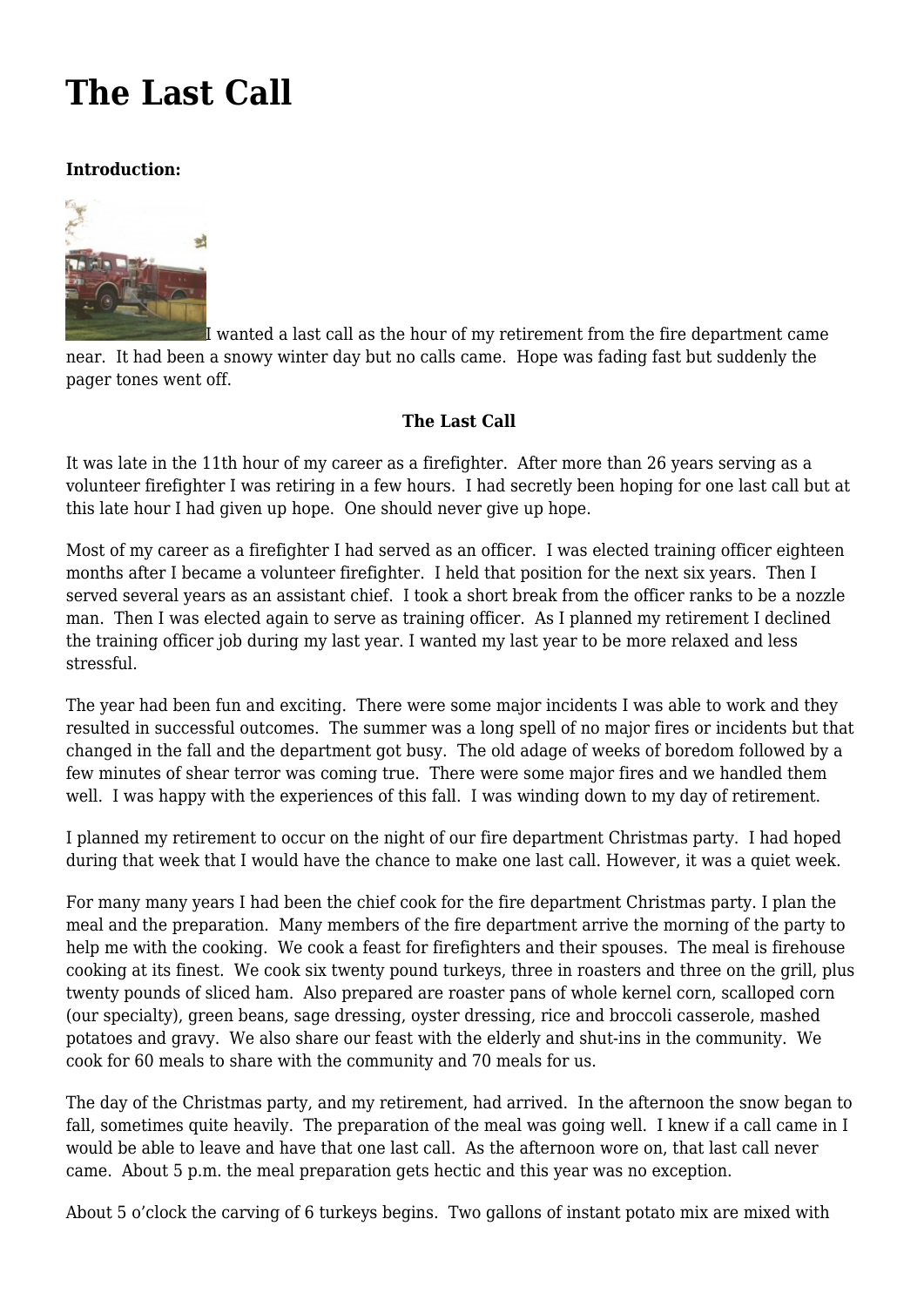two kettles of hot water for potatoes that will fill two roasters. The gravy is mixed but never according to the package instructions, and never the same as last year. Dressings and scalloped corn in the ovens are checked. Activity in the kitchen is at a peak as we prepare to begin dishing up the outgoing meals at 5:30. Before 6 o'clock, meals are ready to be delivered. In the rush to finish preparing the meal I lost all thought of a last call. I headed home to clean up for the Christmas meal and the dance afterward. As I stood in the hot shower, I realize the hope of that last call had vanished.

I returned to the station and caught the tail end of the social hour. I took a few minutes to relax before the last minute activity to serve the Christmas dinner. The meal was served and enjoyed by all. As we concluded the meal the Chief thanked all the firefighters and their spouses for their contributions during the year. Awards were handed out to very deserving members. My retirement was announced at the business meeting two weeks before the Christmas party. However, several members were not in attendance and most spouses were not aware of my retirement. When the Chief announce my retirement at 12:01 AM on this night, a loud sigh went through the audience. I didn't expect this and I was caught by total surprise. The chief thanked me for my years of service and everyone gave me a standing ovation. My heart ached that my wife of 40 years had not lived to be with me on this day. I was moved beyond words, a rare situation for me.

Everyone pitched in to clean up after the meal. I found my way to the apparatus floor for social time and the dance. Any thought of a last call had escaped me. I had just grabbed a diet Coke and settle in to a chair when our pagers went off. It was a fire call. My heart was in my throat. However, my tummy was more than full and felt like an anchor. Not to worry, the adrenalin rush that comes with a fire call will overcome an overstuffed tummy.

The page was for a smoke investigation at one of the local quick shops. Over the years we had been called there several times on smoke investigations. Mostly it was smoke from electrical problems but there had been one serious fire. As always, my thought process plans for the worst and hopes for the best. By "luck", I was in the shotgun seat of the second out pumper. Our job was to stage at a nearby hydrant and to prepare to lay a line for water supply. The assistant chief was the driver. We pulled into the drive way of the grade school and positioned the pumper next to a hydrant. Since it had been so cold and snowy I said I would verify the caps on the hydrant were not frozen. I place the hydrant wrench on the first of three caps. It was frozen solid.

I had experienced frozen caps on a hydrant a couple of years before. The tools available all failed to loosen the caps. I requested additional heavy duty tools. A three foot pipe wrench and a three pound hammer had been added to each pumper. I grabbed the three foot long pipe wrench. I still could not budge the hydrant cap. Not a good thing. Next I grabbed the hammer. One firefighter pulled on the pipe wrench while I beat the edge of the cap with the hammer. The cap loosened and I removed it. The other two caps were loosened with the pipe wrench.

While the hydrant was being prepared the firefighters on the first pumper were checking the building for smoke and/or fire. Shortly they notified us that nothing was found and we could return to the station. I loaded the hydrant bag into the pumper and we returned to the station.

As I was getting out of my gear for the last time another firefighter hollered at me. "Hey Gary, you got to make a last call." I had never mentioned my desire for a last call. I was glad he said that to me. God works in mysterious ways you know.

This was a great call for my last call. Every fire call brings a massive dose of adrenalin, especially when you have been to that address before. I got to a ride in the shotgun seat of a big red fire truck. My job was to run the lights and sirens and I did my job. For the first time I got to use tools I